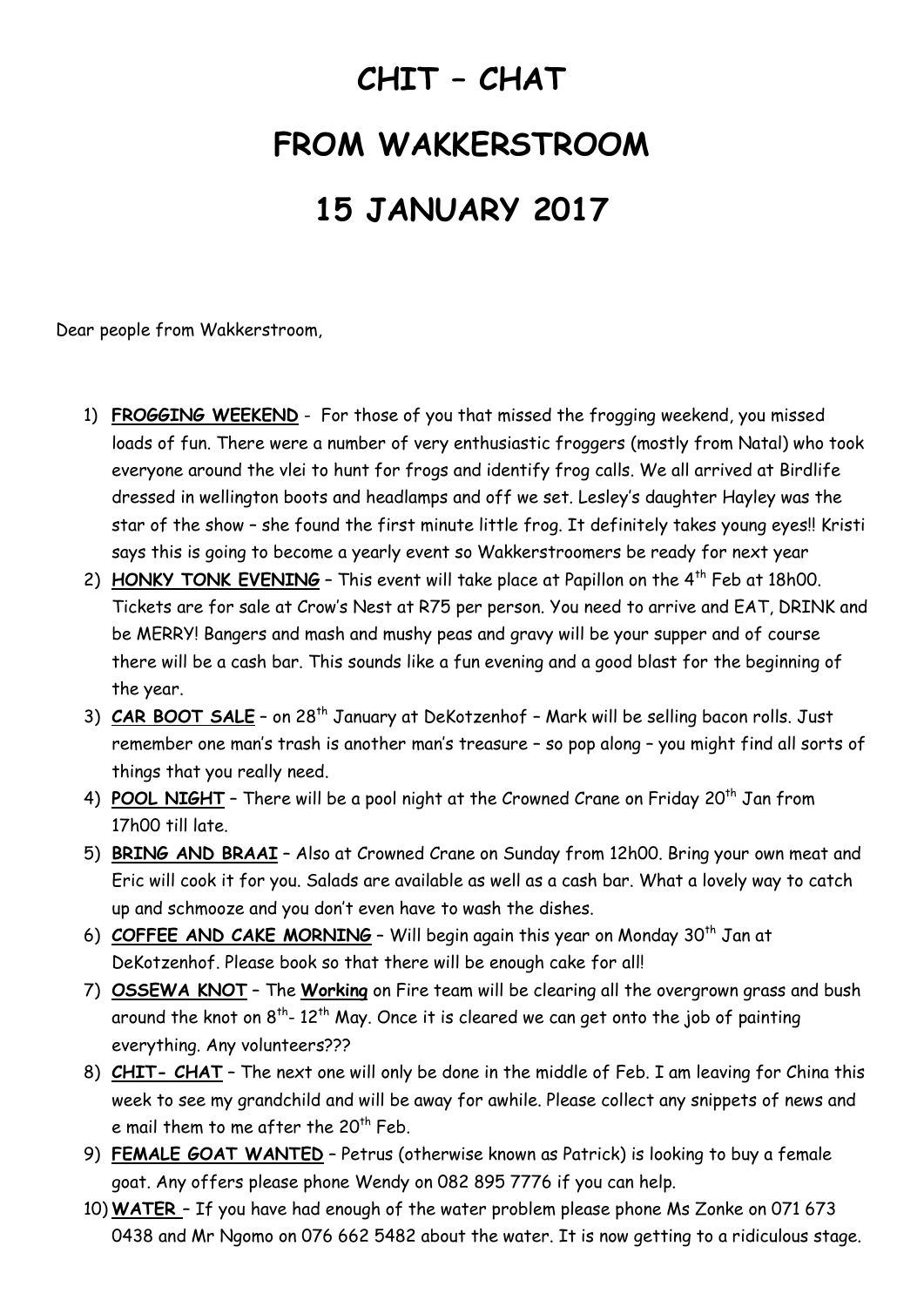The more we communicate with them, the better chances of having this fixed permanently. It is a ridiculous situation and it needs to be addressed urgently.

- 11) WATER AGAIN This is a copy of an article sent to the Volksrust Recorder on 15<sup>th</sup> January --- Wakkerstroom residents have been struggling with their local municipality about the domestic water supply in town. This situation arose several years ago, and the WTA contacted the National Department of Water Affairs, who sent a representative to inspect the erratic provision of water. He found that one of the pumps was on its last legs, in very poor condition, and the stand-by pump was completely broken. This information was widely distributed to the public servants involved, but now the situation has reached crises point. On both the Christmas and New Year weekends, and again today, Sunday  $15<sup>th</sup>$  January there is no water supply at all to most of the village. On both Friday and Saturday the water supply was a dribble, with insufficient pressure to even have a shower for large parts of the day. About a week ago, it was found that water had been released from Martin's Dam over several days and this had led to a blocked pipe- blocked due to lack of maintenance in weed clearance. The above information is conjecture, because there is insufficient communication from the authorities. There are platforms such as Wakkerstroom Group where correct information could be placed so that residents were aware of what is going on. Wakkerstroom depends on its tourism trade to remain economically viable. Not only for those who have accommodation to offer in town, but even more importantly for the residents of e Sizameleni who are employed in such venues. The inconvenience not only to residents but to visitors will lead to a poor reputation and to expect visitors to come back to a town so poorly serviced is unrealistic when there are many alternatives. Ultimately it is all the people of the village who will suffer from this lack of efficient service delivery.
- 12) **MUSIC FESTIVAL** The Wakkerstroom Music Festival is only two months away and the WMF is once again appealing for accommodation for the musicians during the festival. If you can help please contact Grant at 082 552 6650. In appreciation, you and your partner will be entitled to a complimentary concert ticket of your choice (excluding the Gala Concert) as well as a gift voucher to the amount of R230 which you will be able to spend at a sponsoring shop or restaurant in Wakkerstroom.
- 13) **PERSONAL GROWTH** A quick reminder Libby Lamour is hosting a PRH information morning on Thursday 9<sup>th</sup> Feb at 10.00 at the Dana Dienssentrum. If you would like to contact Libby her numbers are 082 862 9700 and 017 730 0006. For those of you who might miss this presentation – Libby did say she was considering doing another one later in the year. Watch this space!!
- 14) **OPENING MYSELF TO REALITIES GREATER THAN ME Also** facilitating by: Libby is a self-exploratory workshop using writing and art. Libby, incidentally, is licenced with the International School of Personality & Human Relations. The workshop will be run between the 27<sup>th</sup> and 30<sup>th</sup> January between the hours of 9am to 5pm at The Shed, Cranmore Lodge, 230 Uys Street. A fee based on a sliding scale of income will be levied on participants. Contact Libby on 017 730 0006 or0828629790 for booking or more information
- 15) **BICYCLES FOR HIRE**  Carol Preston has 4 mountain bikes available for hire at R75 a day plus a refundable deposit! Maybe you could take a ride around the village or ride out to the vlei for a bit of birding.